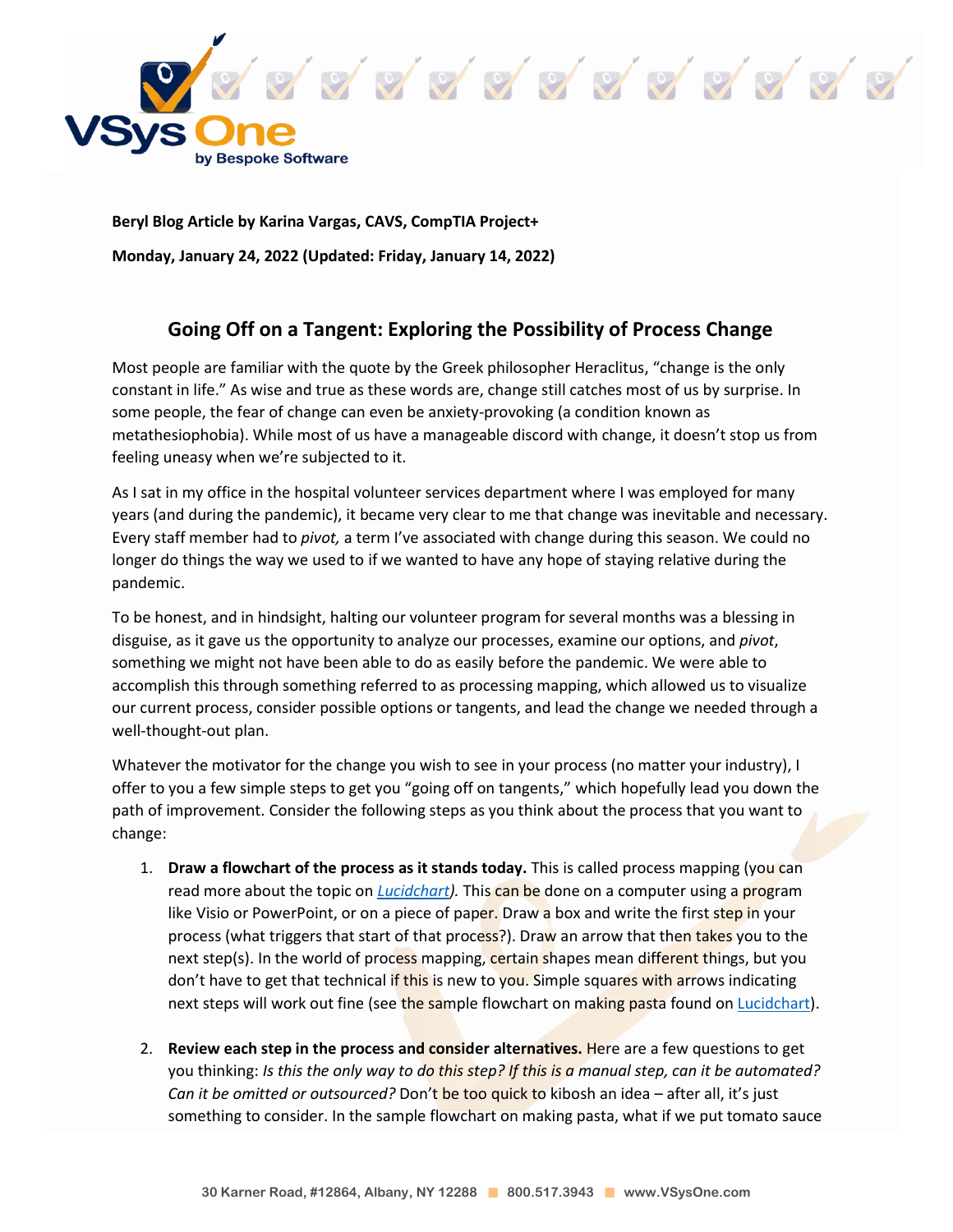in the pan instead of water? Would it still cook the pasta? Or what if we put the pan in the oven instead of the stove? Be creative with alternatives. **TIP:** Several brains are better than one. Invite team members or stakeholders to share their input. This can be a fun teambuilding activity.

3. **Draw out the flowchart with the alternative you are considering.** Invest some time and thought into thinking about the value each alternative adds and the risks it poses. Would you consider this alternative an improvement (i.e., does it cut back on time or resources)? If so, then this alternative might be worth adopting. Remember the flowchart for making pasta? I imagine that someone must have considered creative alternatives to the traditional pastamaking process. If that were not the case, we would not have enjoyed the famous baked feta pasta recipe that went viral in 2020 on TikTok (don't bel[ieve me that pasta can be baked?\)](https://fedandfit.com/feta-pasta/)

If the alternatives you considered did not yield any possible changes, you may have a solid process that withstood testing. You can at least say that you've explored the possibility of change. At a minimum, this got the creative juices flowing for you.

If you are ready to adopt some changes to your process, I encourage you to read up on topics such as change management and communication planning. Some other resources for your consideration are:

[Plan.Do.Check.Act](https://www.vsysone.com/download/PlanDoCheckAct2020-09-02v2.ppsx) – a proposed model for redeploying volunteers during COVID-19 by Joan Cardellino, CAVS

[Managing Up!](https://www.vsysone.com/download/webinars/2020/VSysVoices-Discussion-Managing-Up-2020-10-14.mp4) – a VSys Voices Webinar on how to help volunteer leaders "be at the table" Depending on the complexity of the proposed changes, you may need to socialize the idea with key stakeholders before launching forward. Be prepared to socialize this change and communicate why the change is taking place. If it's a simple enough change to implement, just remember to update your flowchart (these are keepers and can be very valuable when training others on your processes).

## **Author Bio:**



Karina Vargas, CAVS, CompTIA Project+ has over 20 years of experience in volunteer management in a variety of settings, she is no stranger to the world of giving and serving. She has experience at all levels of volunteering, ranging from working with Board-level professional volunteers to high school students wanting to get exposure to potential career paths. She spent over ten years managing volunteers for a large children's hospital in Southern California where she developed volunteer leadership programs, presented interactive

customer service trainings, and provided expert-level technical and leadership support to their volunteer program. She worked closely with the VSys team to optimize her organization's use of VSys One, and her suggestions led to several improvements of VSys One software.

Karina is a Certified Administrator of Volunteer Services (CAVS) and holds a bachelor's degree in Human Services from California State University, Fullerton. After completing a certification in project management, she joined VSys One as a Solutions Architect. In this role she merges her healthcare volunteer management experience, her technical abilities, and her love for helping people and